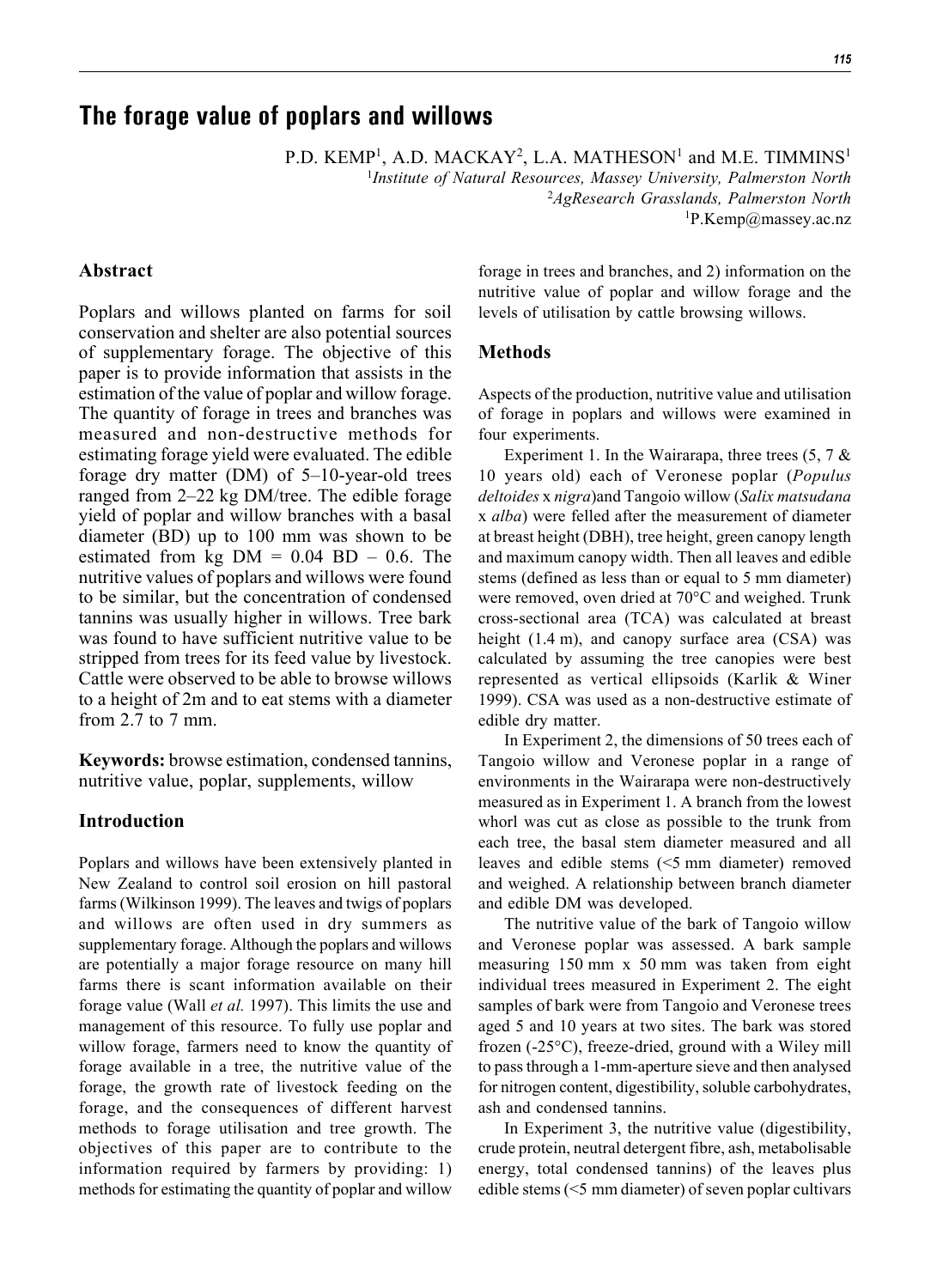and three willow cultivars was measured in summer (3 March 2000) on coppiced trees at Akura Nursery near Masterton. Three branches per tree were sub-sampled from three trees of each cultivar and the material pooled before being ground and analysed.

In Experiment 4, the preference and grazing behaviour of several classes of cattle browsing Tangoio and Kinuyanagi willow trees were observed and their utilisation of the edible forage on the trees estimated at two sites (Massey University, Palmerston North and Ballantrae, AgResearch Hill Research Station, near Woodville). Tagasaste (*Chamaecytisus proliferus* subsp. *proliferus* var. *palmensis*) was also present at the Massey University site. The cattle had all previously browsed trees, but the cows at the Massey University site had less experience of browsing than the cows at the Ballantrae site. Approximately 20 animals per day were used to browse the trees at each

site for 6 days.

### **Results**

#### **1. Estimation of forage yield**

The forage yields and tree dimensions of Tangoio and Veronese were similar for trees of the same age (Table 1), but the limited data were insufficient to identify the relationship between DBH and forage yield. However, Figure 1 shows that for the Veronese trees measured in Experiment 2, the relationship between trunk cross-sectional area and canopy surface area was curvilinear ( $r^2$  = 0.9). For Tangoio (data not presented) the relationship was similar ( $r^2$  = 0.8). Trunk cross-sectional area increased faster than canopy surface area (Figure 1). That is, the quantity of forage (leaves plus <5 mm stems) per tree, assuming CSA is an indirect measure of forage DM (Table 1), was

not increased in direct proportion to the increased trunk diameter and cross-sectional area as the tree aged (Figure 1).

Basal diameter of the lowest branch of Tangoio ( $r^2$  = 0.68) and of Veronese ( $r^2 = 0.80$ ) was a better predictor of the forage yield of the branch than branch length ( $r^2$  = 0.31 and 0.47), or a combination of basal diameter and branch length. Branch length ranged from 1.5–4.3 m for Tangoio and from 1.3–3.8 m for Veronese. Over the range of branch basal diameters measured, the forage yield of the branch was best estimated by a linear than a curvilinear function. On average 52% of the branch dry matter was forage. The equations relating forage yield of a branch to its basal diameter (BD) are given below:

Tangoio: Forage yield (kg DM) =  $0.041$  BD  $- 0.662$ , for BD 19–48 mm.  $(n = 50)$ .

**Figure 1** The curvilinear relationship between canopy surface area (used as an indirect measure of forage dry matter) and the cross-sectional area of the tree trunks of 50 Veronese poplars in a range of environments in the Wairarapa.



**Table 1** Edible forage yield (kg DM/tree) and dimensions of Tangoio willow and Veronese poplar trees of different ages in the Wairarapa.

| Cultivar | Age<br>(years) | Forage $DM1$<br>(kg)                                                                                                      | <b>DBH</b><br>(m) | Canopy width<br>(m) | Canopy length<br>(m) | <b>TCA</b><br>(m <sup>2</sup> ) | <b>CSA</b><br>(m <sup>2</sup> ) |
|----------|----------------|---------------------------------------------------------------------------------------------------------------------------|-------------------|---------------------|----------------------|---------------------------------|---------------------------------|
|          |                |                                                                                                                           |                   | Willow              |                      |                                 |                                 |
| Tangoio  | 5              | 3.0                                                                                                                       | 0.09              | 2.3                 | 3.71                 | 0.006                           | 23.1                            |
| Tangoio  |                | 9.5                                                                                                                       | 0.14              | 3.4                 | 7.02                 | 0.015                           | 63.8                            |
| Tangoio  | 10             | 22.4                                                                                                                      | 0.20              | 6.3                 | 8.34                 | 0.031                           | 152.3                           |
|          |                |                                                                                                                           |                   | Poplar              |                      |                                 |                                 |
| Veronese | 5              | 1.6                                                                                                                       | 0.07              | 2.2                 | 3.03                 | 0.004                           | 19.2                            |
| Veronese |                | 7.5                                                                                                                       | 0.14              | 3.0                 | 6.94                 | 0.015                           | 54.9                            |
| Veronese | 10             | 18.0                                                                                                                      | 0.21              | 4.2                 | 12.73                | 0.036                           | 137.5                           |
|          |                | <sup>1</sup> DM – dry matter, BH – diameter at breast height, TCA – trunk cross-sectional area, CSA – canopy surface area |                   |                     |                      |                                 |                                 |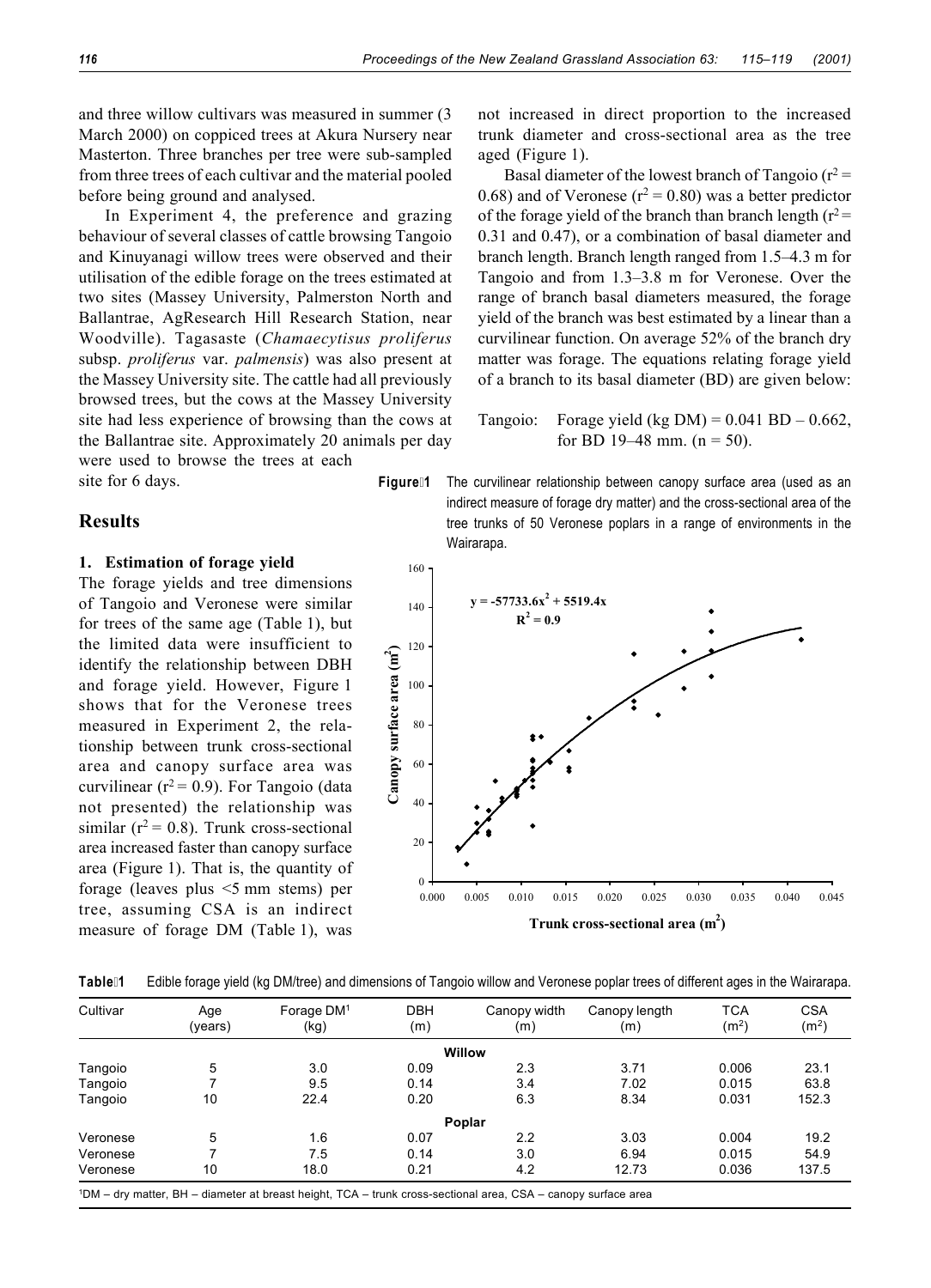Veronese: Forage yield (kg DM) =  $0.044$  BD –  $0.597$ , for BD 14–48 mm.  $(n = 50)$ .

#### **2. Forage quality**

The percentage leaf and the nutritive value of poplar and willow forage were similar (Table 2). There were no significant differences in digestibility, crude protein and metabolisable energy between cultivars ( $P = 0.21$ , 0.21, 0.10). However, the percentage of total condensed tannins (CT) in the forage was significantly greater in willows than poplars, and differed between their cultivars ( $P = 0.0001$ ).

Tangoio bark had significantly higher DMD ( $P =$ 0.0187), protein concentration ( $P = 0.0149$ ), ash concentration ( $P = 0.0125$ ), and total condensed tannins concentration ( $P = 0.0002$ ) than Veronese bark (Table 3). Soluble carbohydrate levels were only assessed for one sample of 5-year-old bark from each of Tangoio and Veronese. The willow bark had a readily fermentable carbohydrate concentration of 15.4% (10.1% reducing

sugars, 5.3% pectin) and the poplar bark was 16.2% (11.2% reducing sugars, 5.0% pectin). Veronese had a significantly higher concentration of NDF than Tangoio ( $P = 0.0482$ ).

There were no significant differences in the nutritive value of the bark of 5-year-old and 10-year-old trees (Table 3).

#### **3. Forage utilisation**

Browsing height for cattle was from 1.6–2.2 m (Tables 4 and 5). From this height the cattle browsed 0.7–2.4 kg DM/tree depending on willow cultivar and the coppiced height of the tree. Utilisation of tree forage was higher for Kinuyanagi than for Tangoio (Tables 4 and 5). More broken branches, especially on Kinuyanagi, were observed on the trees coppiced at

1.0 m at Ballantrae. The diameter of stems browsed ranged from 2.7–7 mm with thicker stems browsed on Kinuyanagi than Tangoio or tagasaste (Tables 4 and 5).

Cattle preferred Kinuyanagi to Tangoio willow when first introduced to the sites. The weaner bulls and mixed-age cows at Ballantrae and the dairy heifers at Massey University spent 8, 49 and 14%, respectively of their first 2 hours browsing Kinuyanagi as opposed to 6, 34 and 14% of the time browsing Tangoio.

L,

Observation suggested that the browsing techniques of the younger cattle were learnt from other cattle.

# **Discussion**

Further research is required to develop a method for estimating the quantity of edible

**Table 2** The percentage leaf and the nutritive value of forage (leaves plus stems 5 mm or less) from willow and poplar cultivars during summer.

| Cultivars                                                                                               | Leaf<br>(%)                                                          | Protein<br>(g/kg)                                           | DMD <sup>1</sup><br>(g/kg)                                  | MЕ<br>(MJ/kg)                                                     | СT<br>$(\%)$                                                         |  |  |  |
|---------------------------------------------------------------------------------------------------------|----------------------------------------------------------------------|-------------------------------------------------------------|-------------------------------------------------------------|-------------------------------------------------------------------|----------------------------------------------------------------------|--|--|--|
|                                                                                                         |                                                                      | Willow                                                      |                                                             |                                                                   |                                                                      |  |  |  |
| Tangoio<br>Matsudana<br>Moutere                                                                         | 56.1<br>66.1<br>68.4                                                 | 117<br>154<br>155                                           | 579<br>672<br>699                                           | 8.7<br>10.2<br>10.5                                               | 4.18<br>1.79<br>3.95                                                 |  |  |  |
| Mean                                                                                                    | 64.2                                                                 | 142                                                         | 650                                                         | 9.8                                                               | 3.31                                                                 |  |  |  |
| Poplar                                                                                                  |                                                                      |                                                             |                                                             |                                                                   |                                                                      |  |  |  |
| Veronese<br>Louisa Avanza<br>Pakaraka<br>Selwyn<br>Toa<br>Argyle<br>Weraiti<br>Otahoua<br>Tasman        | 66.4<br>65.2<br>72.3<br>61.6<br>67.0<br>55.3<br>64.5<br>68.5<br>60.4 | 179<br>136<br>165<br>150<br>134<br>152<br>158<br>137<br>128 | 698<br>670<br>687<br>676<br>607<br>647<br>692<br>640<br>694 | 10.4<br>10.2<br>10.3<br>10.2<br>8.9<br>9.6<br>10.2<br>9.6<br>10.0 | 0.98<br>2.61<br>0.93<br>1.92<br>0.60<br>1.13<br>1.11<br>0.93<br>2.36 |  |  |  |
| Mean                                                                                                    | 65.2                                                                 | 149                                                         | 668                                                         | 9.9                                                               | 1.40                                                                 |  |  |  |
| <sup>1</sup> DMD - dry matter digestibility, ME - metabolisable energy, CT - total<br>condensed tannins |                                                                      |                                                             |                                                             |                                                                   |                                                                      |  |  |  |

**Table 3** Nutritive content of bark from willow (*cv* Tangoio) and poplar (*cv* Veronese) trees of differing ages during summer.

| Species/age | Ash<br>(g/kg) | Protein<br>(g/kg) | DMD <sup>1</sup><br>(g/kg) | ME<br>(MJ/kg) | <b>NDF</b><br>(g/kg) | CHO<br>(%) | CT<br>$(\%)$ |
|-------------|---------------|-------------------|----------------------------|---------------|----------------------|------------|--------------|
| Tangoio     |               |                   |                            |               |                      |            |              |
| 5 yrs old   | 89            | 52                | 662                        | 10.2          | 367                  | 15.4       | 9.2          |
| 10 yrs old  | 107           | 44                | 599                        | 9.1           | 485                  | ۰          | 7.1          |
| Mean        | 98            | 48                | 612                        | 9.6           | 426                  |            | 8.2          |
| Veronese    |               |                   |                            |               |                      |            |              |
| 5 yrs old   | 67            | 33                | 577                        | 9.2           | 511                  | 16.2       | 2.2          |
| 10 yrs old  | 68            | 31                | 556                        | 8.8           | 538                  | ٠          | 2.2          |
| Mean        | 68            | 32                | 566                        | 9.0           | 524                  | ۰          | 2.1          |
| <b>SEM</b>  | 5.6           | 3.1               | 13.3                       | 0.23          | 26.6                 |            | 0.14         |

1DMD – dry matter digestibility, ME – metabolisable energy, CT – total condensed tannins, NDF – neutral detergent fibre, CHO – readily fermentable carbohydrate

**Table 4** Tree forage yield and utilisation of Tangoio and Kinuyanagi willow by weaner bulls and mixed age cows at AgResearch Ballantrae.

|                        |     | Tangoio Kinuyanagi | <b>SEM</b> | P      |
|------------------------|-----|--------------------|------------|--------|
| Total DM (kg/tree)     | 3.8 | 47                 | 0.33       | 0.1015 |
| DM harvested (kg/tree) | 07  | 14                 | 0 1        | 0.0025 |
| % green canopy grazed  | 20  | 31                 | 13         | 0.0037 |
| Grazing height (m)     | 1.9 | 2                  | 0.04       | 0.0944 |
| Diameter browsed (mm)  | 3.8 |                    | 0.44       | 0.0064 |
|                        |     |                    |            |        |

**Table 5** Tree forage yield and utilisation of Tangoio and Kinuyanagi willow and tagasaste by dairy heifers at Massey University.

|                        |     | Tangoio Kinuyanagi Tagasaste SEM |     |      |        |
|------------------------|-----|----------------------------------|-----|------|--------|
| Total DM (kg/tree)     | 2.4 | 4.2                              | 5.4 | 0.57 | 0.0279 |
| DM harvested (kg/tree) | 0.9 | 2.4                              | 1.7 | 0.26 | 0.0204 |
| % green canopy grazed  | 37  | 58                               | 30  | 2.95 | 0.0012 |
| Grazing height (m)     | 1.6 | 2.2                              | 1.6 | 0.09 | 0.008  |
| Diameter browsed (mm)  | 2.7 | 4.5                              | 22  | 0.41 | 0.0195 |
|                        |     |                                  |     |      |        |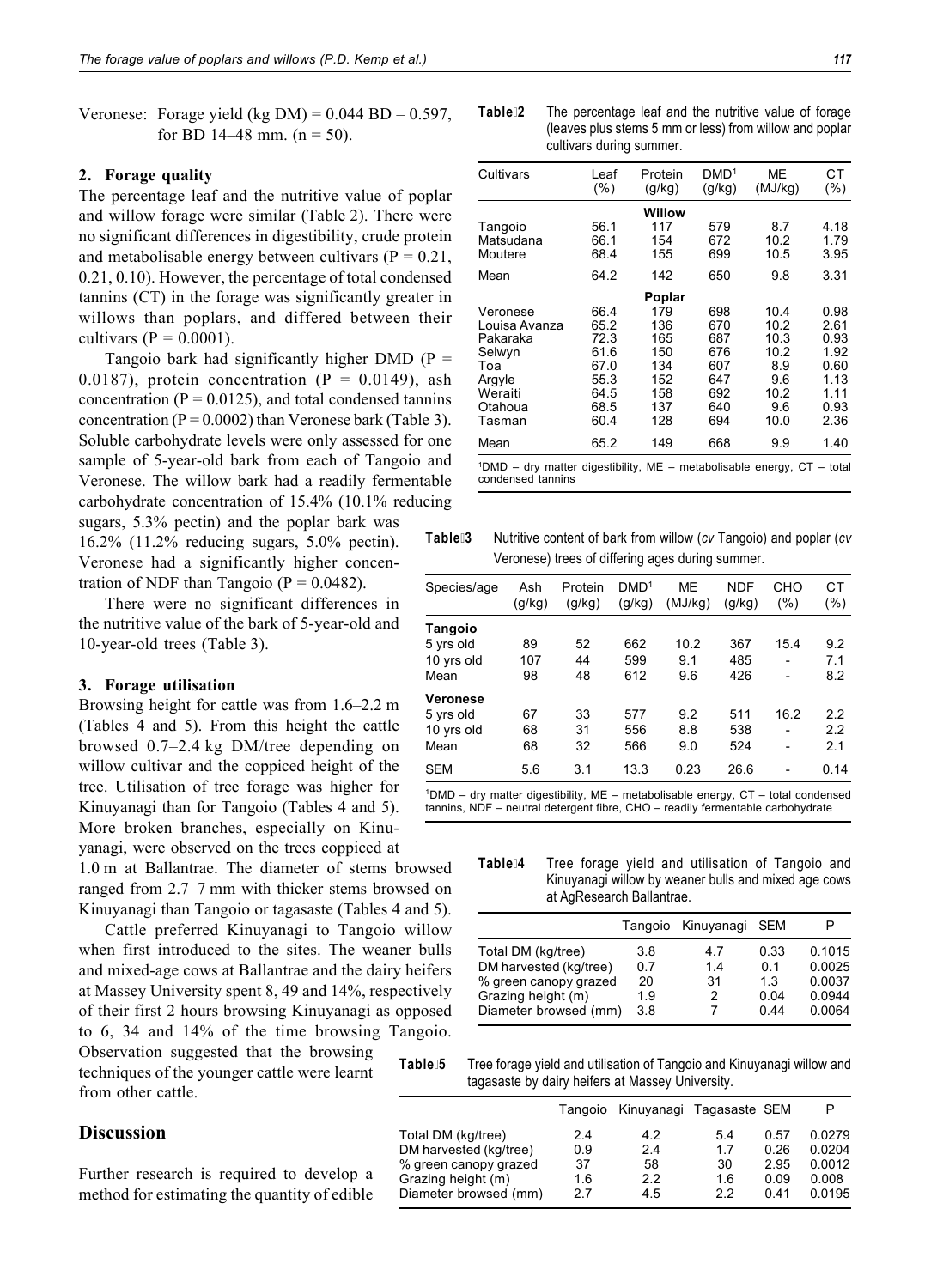dry matter in a poplar or willow tree, but the data presented provide the first practical indication of the forage yield of poplar and willow trees. DBH would require the use of a curvilinear equation to predict forage yield if trees with a DBH greater than approximately 100 mm were felled for forage. The increase in forage yield was relatively slower than the increase in trunk cross-sectional area or DBH as trees aged. Johansson (1999) found that the relationship between DBH and leaves and twigs was curvilinear for poplars in dense forests in Sweden.

The simplified equation for the forage yield of branches of poplars and willows, kg  $DM = 0.04 BD -$ 0.6, has practical value for predicting the yield of forage in a willow or poplar branch. Oppong (1998) found that whether branch length or basal diameter was a better predictor of forage yield in willows depended on the cultivar. Grigg & Mulligan (1999) found basal diameter was the best predictor of leaf mass in Acacia branches. The equation for poplar and willow branches was accurate up to a basal diameter of approximately 100 mm (predicted 3.0 kg DM for 90 mm Tangoio cf. Table 1). It appears that the forage yield of branches, or small trees, with a basal diameter greater than 100 mm was best estimated by a curvilinear function. It is suggested that the pipe theory assumption that stem cross-sectional area is linearly related to leaf mass (Shinozaki *et al.* 1964) does not hold for poplars and willows with a trunk DBH or branch diameter greater than 100 mm.

The nutritive values of the poplar and willow cultivars evaluated were within the range found by McCabe & Barry (1988), Phipps (1989) and Oppong *et al.* (1996) for willows and by Phipps (1989) and Smith (1992) for poplars. Both poplar and willow forage were of superior nutritive value to typical hill pastures in dry summers. The nutritive value of bark, although low in protein, was sufficient to suggest that livestock strip bark from trees for its feed value and not just out of boredom.

The concentration of total condensed tannins was generally higher in willows than in poplars, but there were large differences between cultivars. Condensed tannins concentrations up to approximately 3.5% can improve protein utilisation by livestock (Barry & McNabb 1999), but their effects on livestock feeding on poplar or willow forage have not been researched.

The preference of cattle for Kinuyanagi rather than Tangoio was in contrast to sheep being found to prefer Tangoio rather than Kinuyanagi (Oppong 1988). This contrast between sheep and cattle possibly related to the cattle preference being driven by the easier access to Kinuyanagi leaves and the sheep preference being driven by the lower condensed tannins concentration

of Tangoio. Mixed-age cows were more effective browsers of the willows than young bulls or dairy heifers, probably as the result of learning from experience. Whichever way willows were coppiced, the branches on trees would need to be cut down for use as forage once they were more than 2 m above the ground.

# **Conclusions**

Tangoio willow and Veronese poplar produce from 2– 22 kg DM/tree of edible forage between 5 and 10 years of age. The quantity of edible forage in poplar and willow branches with a basal diameter up to 100 mm can be estimated from the linear function presented. However, the non-destructive estimation of the forage yield of trees is more complex and requires more research. Willow and poplar trees provide forage for livestock of moderate nutritive value. Willow leaves, stems and bark have approximately double the condensed tannins concentrations of poplar. These results improve the ability to feed budget the poplar and willow edible forage available on a farm.

### **ACKNOWLEDGEMENTS**

Wellington Regional Council for financial and logistical support, and Peter Cameron (WRC) for technical assistance with tree measurements. Phillip Budding (AgResearch) for technical assistance with the browsing experiment.

#### **REFERENCES**

- Barry, T.N.; McNabb, W.C. 1999. The implications of condensed tannins on the nutritive value of temperate forages fed to ruminants. *British Journal of Nutrition 81*: 263–272.
- Grigg, A.H.; Mulligan, D.R. 1999: Biometric relationships for estimating standing biomass, litterfall and litter accumulation of *Acacia salicina* on mined land in Central Queensland. *Australian Journal of Botany 47*: 807–816.
- Johansson, T. 1999. Biomass equations for determining fractions of European aspen growing on abandoned farmland and some practical implications. *Biomass and Bioenergy 17*: 471–480.
- Karlik, J.F.; Winer, A.M. 1999. Comparison of calculated and measured leaf masses of urban trees. *Ecological Applications 9*: 1168–1176.
- McCabe, S.M.; Barry, T.N. 1988. Nutritive value of willow (*Salix* sp.) for sheep, goats and deer. *Journal of Agricultural Science, Cambridge 111*: 1–9.
- Oppong, S.K. 1998. Growth, management and nutritive value of willow (*Salix* spp.) and other browse